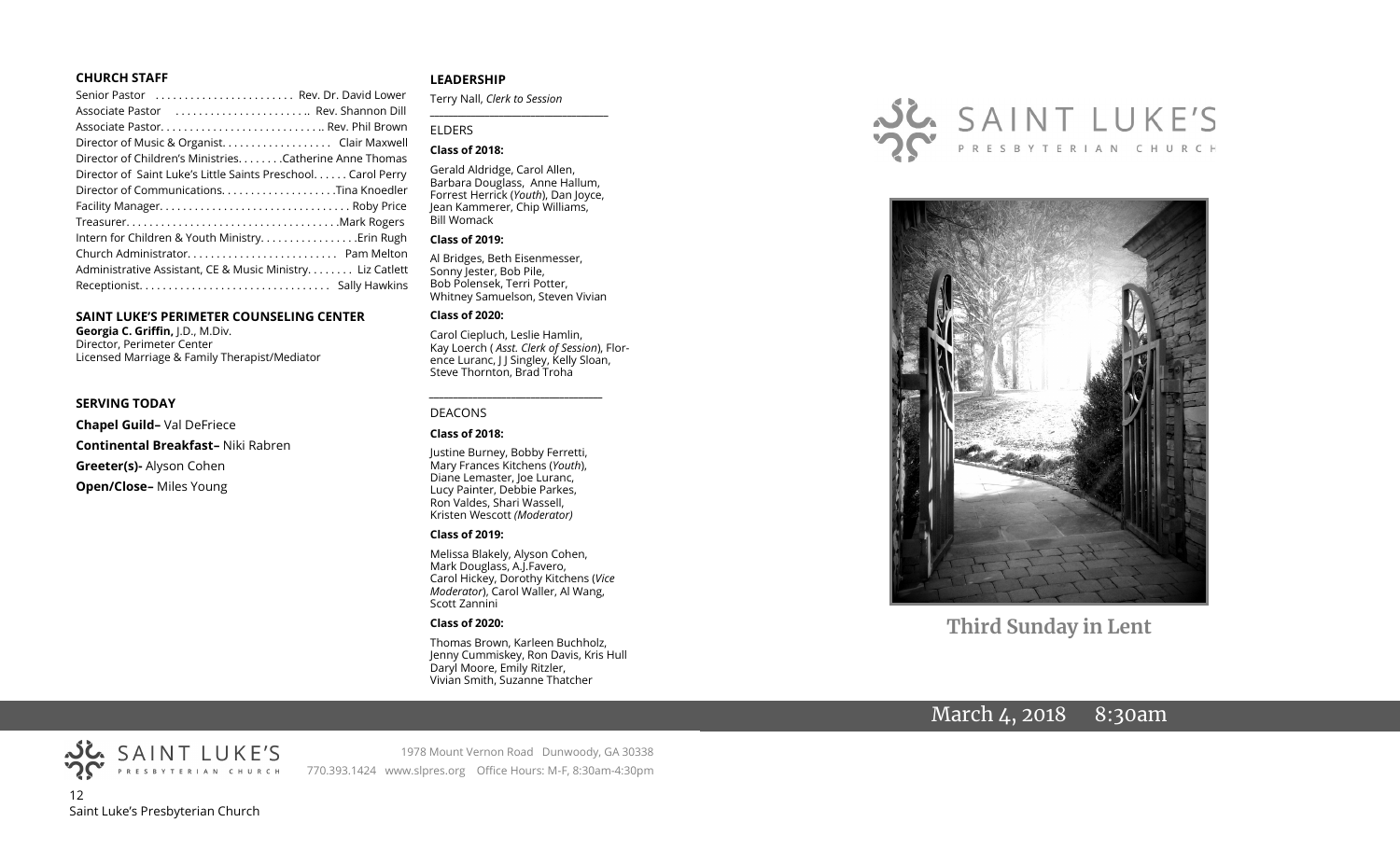

1978 Mount Vernon Road • Dunwoody, Georgia 30338 770.393.1424 • www.slpres.org

#### **March 4, 2018**  Third Sunday in Lent

#### **Liturgical Color:** White

*Liturgical colors can orient us to the season of the church year and help to engage the sense of sight in worship. White is used for special days such as Communion Sundays.*

## **SUNDAY SCHEDULE**

8:30am Chapel Communion Service 9:30am Sunday School 10:30am Sanctuary Worship Service *Nursery available at all services and Sunday School.* 

# MISSION

Responding to God's call and empowered by the Holy Spirit, we invite all to join us in knowing, serving, and sharing Jesus Christ here and around the world.

# VISION

To be a beacon of faith, hope, and love– every member an active disciple in Christ's ministry.

# **WELCOME, GUESTS!**

We are delighted you are worshipping with us.

**DURING** the Welcome, please print the requested information on the Friendship Pad and pass the Friendship Pad down the pew.

**AFTER** the worship service, please join us outside the Chapel where our Pastors will be available to answer questions and provide you with a loaf of freshly-baked bread.

**FOR MORE** information about our programs, ministries or membership, please contact one of our Pastors at 770.393.1424, or visit our website: slpres.org.

#### **THAT ALL MAY WORSHIP** thisted **ASSISTIVE** hearing devices, large print... hymnals, large print bulletins and back cushions are available. Please contact an  $\square$ usher for further assistance.

**CHILDREN** are a precious part of our church family, and we welcome them in worship. Worship notebooks and tactile activities are available on the table just outside the Chapel doors. For your convenience, there is a Family Restroom located in the hallway of the administrative offices, on the first floor, near the main lobby.

**IOH VOLUNTEERS NEEDED** — Interfaith Outreach Home (IOH) provides transitional housing for homeless families. On the third Thursday of each month, when the adults have life skills training, Saint Luke's provides and delivers a meal which feeds about 10 adults and 15 children. Meal expenses are reimbursable by Saint Luke's. Volunteers are needed for the following Thursday: May 17. Please sign up in the church lobby or contact Al Bridges at [bridgtr@aol.com](mailto:bridgtr@aol.com) or 770.394.6581 to reserve your spot.

**FAMILY PROMISE** - Family Promise will be gearing up for the week of March 18 when our guests arrive to begin their stay with us. Thanks to our Saint Luke's family for your generosity of time and spirit! Here is the link to sign up: [https://tinyurl.com/FPSLPC23.](https://tinyurl.com/FPSLPC23) Thank you.

#### **MARRIAGE ENRICHMENT GROUP (MEG) —**

Please join in the MEG group, this Sunday, March 4 in Room 203 at 5pm. The goal is to enrich our marriages by intentionally spending time together as a couple, away from the many distractions of our busy lives. If you want more information or just want to come see what the group is all about, please call either Kimey or Mark Reed.(Kimey 404.441.8614 or Mark 404.441.7410)

**KUDOS** — Another successful electronics recycling event has come and gone. At times the event appeared "iffy" with weather conditions threatening. Thank you to those who helped keep it "afloat": Al Bridges, Ron Davis, Val DeFriece, Ted Guerrant, Shawn Hamlin, Carol Hickey, Diane Markel, Rob Price, Dave Tharp, and Bill Womack.

**FROM THE GROUND UP, A DREAM** 

**FULFILLED** — Be a part of doing something really good right here in Atlanta. Join in the fun of helping Ms. Lisa Reyes and her daughter, Alexandria, build their Habitat house at 1484 Akridge Street NW. The fun begins on March 10 and continues for seven more days through April 28, skipping March 31. All workdays are Saturdays except for April 26, which is a Thursday. Invite your friends to join you! For Lisa, building her house will be a dream fulfilled, from the ground up!

The first workday, all volunteers meet at the Atlanta Habitat Warehouse at 824 Memorial Drive SE where they will enjoy a delicious breakfast. **Please note, the Men's Breakfast crew will meet here with the Habitat group on March 10.**

We will have the usual car pool arrangement. If you need a ride or are willing to drive, meet at the church parking lot (Manhasset Street) in time for a 7am departure each workday. Register on the internet at the Atlanta Habitat Volunteer Hub Site using the following link. Please sign up a week prior to the day you plan to work:

www.stlukes.atlantahabitat.volunteerhub.com

Questions? Contact any one of the members of Saint Luke's Habitat Leadership Team or email Daryl at ddmore@yahoo.com.

**THORNWELL** — Join us June 7-9 for the Thornwell Mission Trip. This trip is perfect for any age. Email Christine Crutchfield with any questions, gafrog01@hotmail.com.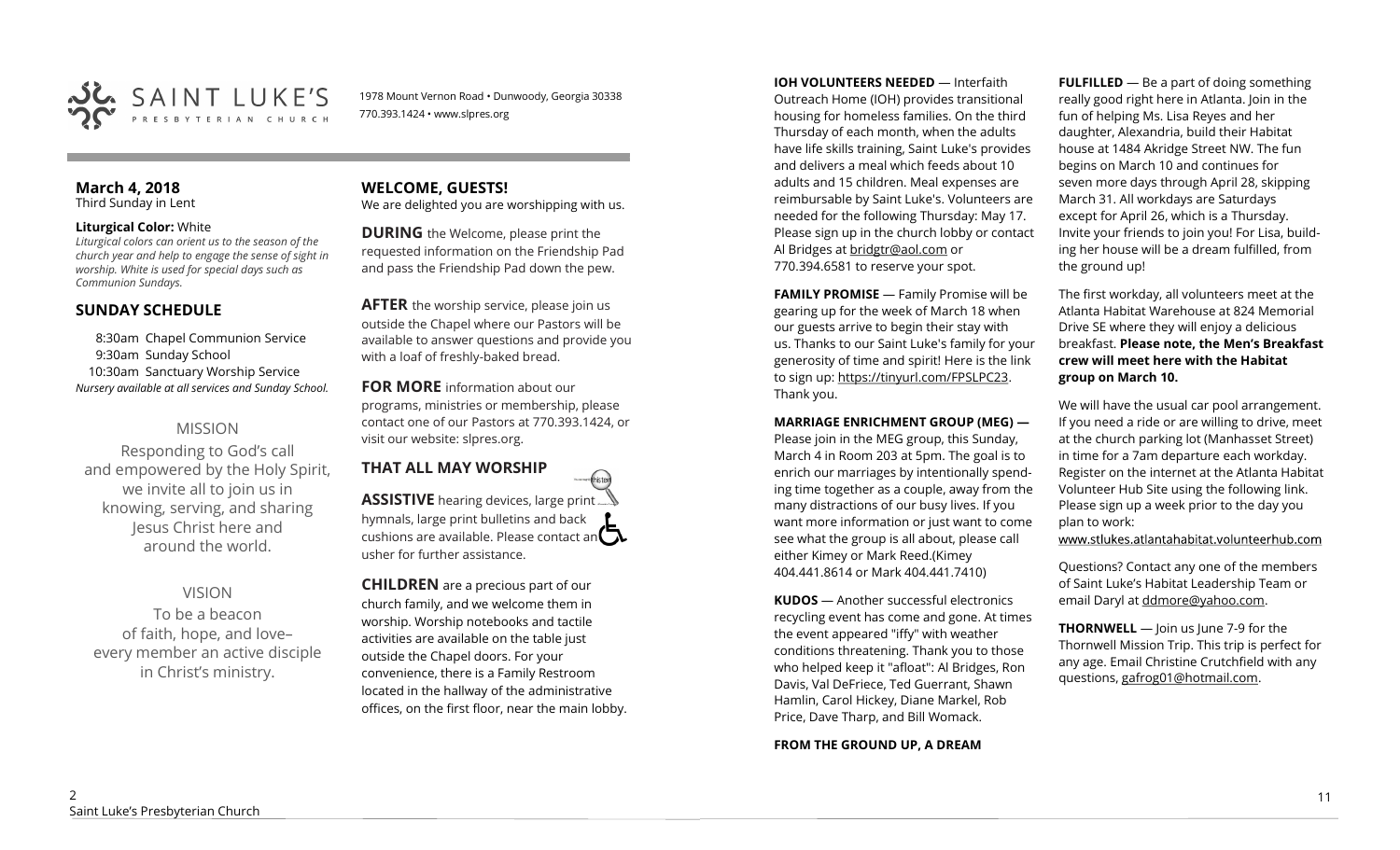# YOUTH MINISTRY

**Phil Brown philbrown@slpres.org / 770.393.1424 ext. 238**  \_\_\_\_\_\_\_\_\_\_\_\_\_\_\_\_\_\_\_\_\_\_\_\_\_\_\_\_\_\_\_\_\_\_\_\_\_\_\_\_\_\_\_\_\_\_\_\_\_\_\_\_\_\_\_\_\_\_\_\_\_\_\_\_\_\_\_\_\_\_\_\_\_\_\_\_\_\_\_\_\_\_\_\_\_\_\_

#### **HERE'S WHAT'S COMING UP IN YOUTH MINISTRY:**

#### **TODAY, MARCH 4**

Sunday school at 9:30am-10:15am in Youth room.

Youth groups meet tonight for science and faith, experiments and discussion. Middle School, 5pm at the church. High school meets at 7pm at the home of Sargent/Hurst.

#### **HIGH SCHOOL RETREAT, MARCH 16-18**

Registration is open, register under Youth Ministry on the website. We will need adults. Cost is \$120 per youth/ free for adults. The cost includes transportation, meals (except for lunch on the way home), lodging, high ropes course, and programming. Registrations due March 1. Payments and paperwork-March 10. We will leave Saint Luke's at 6pm on Friday and return mid-afternoon on Sunday.

## **SIX FLAGS**

Sunday, March 25. Registration will open next week.

# MUSIC MINISTRY

**Clair Maxwell clairmaxwell@slpres.org / 770.393.1424 ext. 227**   $\_$  , and the set of the set of the set of the set of the set of the set of the set of the set of the set of the set of the set of the set of the set of the set of the set of the set of the set of the set of the set of th

#### **CHOIR REHEARSALS ON WEDNESDAYS**

5:00-5:45pm Cherub Choir, Ages 4-5, *Yvonne Miller, Director*  5:00-5:45pm Westminster Choir, Grades 1-5, *Clair Maxwell, Director*  6:30-7:20pm Festival Ringers, Youth & Adults, *Clair Maxwell, Director*  7:30-9:00pm Chancel Choir, Youth & Adults, *Clair Maxwell, Director* 

## **CHASTAIN AT SAINT LUKE'S**

Save the date, Sunday, April 22 at 6:30pm. Performing slots are open. Contact Clair Maxwell with your interest in participating. clairmaxwell@slpres.org.

#### **WELCOME AND THANK YOU**

We are grateful for the musicianship and worship leadership of our Chancel Choir section leaders: Taylor Link, Thomas McKean, James Ranson, and Brenda Turner. A generous contribution from an anonymous donor has allowed us to enhance our worship life in this new and exciting way. Please extend a warm Saint Luke's welcome to these singers as we worship together!

# **In Preparation for Worship**

"No one cares how much you know, until they know how much you care."

*~Theodore Roosevelt*



**Prelude** We All Believe in One True God *Johann Pachelbel*

#### **Welcome and Announcements**

*If you are new to Saint Luke's today, welcome, we are so glad you are here! We have a gift of fresh bread we would love to give to you as a token of our gratitude. Please introduce yourself after worship to receive your welcome gift.*

*Please take the time now to fill out the Friendship Pads situated at the end of each pew. Write down your names and pass the pad down the pew, so that you may greet your pew neighbors by name and that we may know you are here.*

# **Call to Worship\***

- Leader: We come as we are, from places far and wide, to worship;
- **People: we come to give praise to God for the gifts of new life and hope!**
- Leader: We come from places that have seen better days;
- **People: we come to celebrate this day that the Lord has made, full of possibilities.**
- Leader: We come to worship seeking truth and hope,
- **People: the Holy Spirit breathes new life upon us, speaking in word and sacrament, and building us up for the coming of the holy kingdom.**

# **Opening Hymn #353\*** My Hope Is Built on Nothing Less *SOLID ROCK*

## **Call to Confession\***

Leader: The Lord be with you. **People: And also with you.** Leader: Let us pray.

3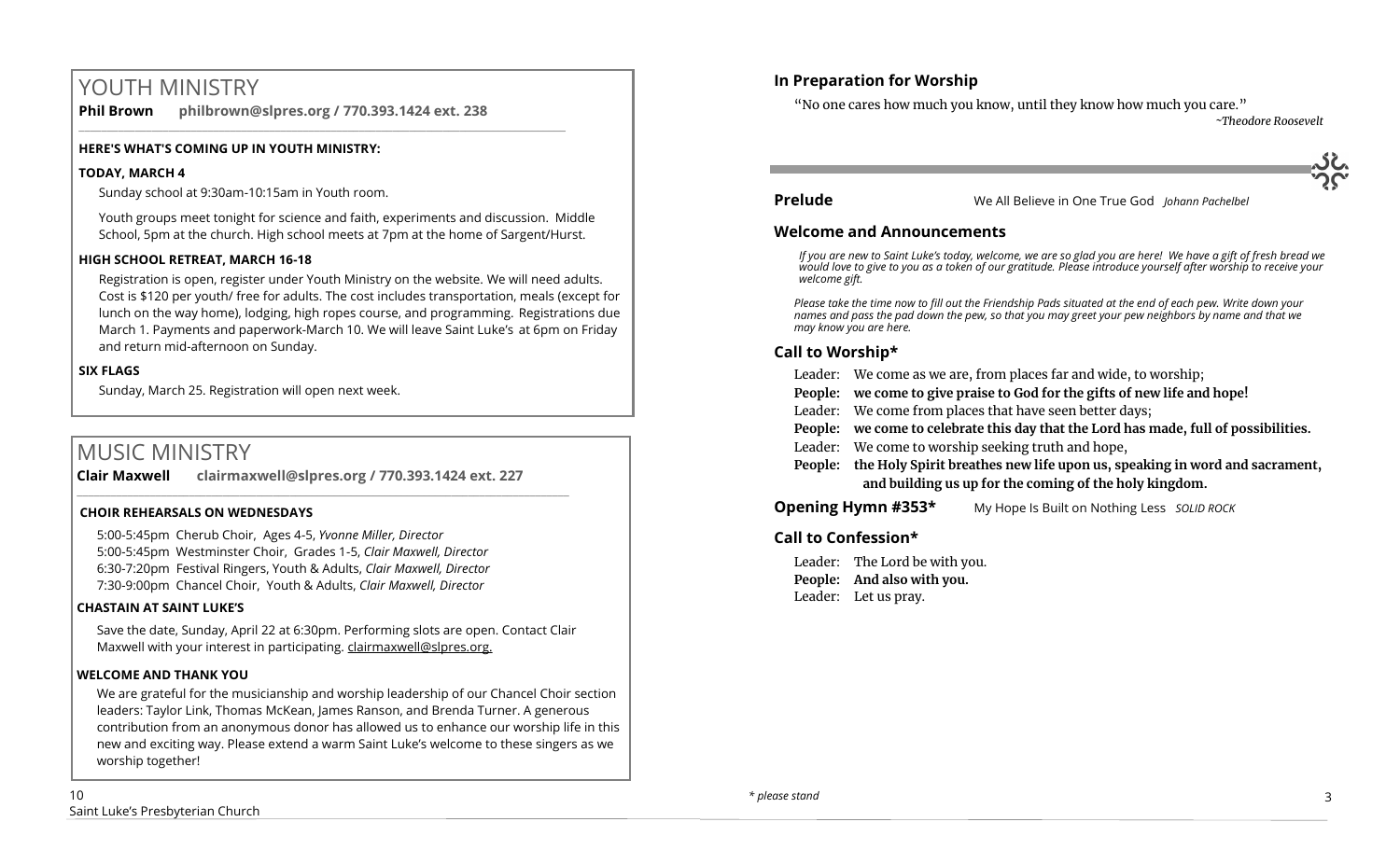#### **Prayer of Confession\***

**O Lord, if you held our sin against us, who could live, who could stand? We seem to have more faith in death than hope in your promise of new life. We seek peace through fighting, and abandon the vulnerable we do not see. And yet you love and seek us. Help us seek and find you, so that our hearts can be changed, and we can live new lives in the way of Jesus. Hear also the personal confessions on our hearts…***(Silence is kept for personal reflection.)*

Leader: Lord, in your mercy. **People: Hear our prayer. Amen.**

#### **Assurance of Forgiveness\***

**Song of Praise #468\*** In My Life *LORD, BE GLORIFIED*

**In my life, Lord, be glorified; be glorified. In my life, Lord, be glorified today.** 

#### **Passing the Peace of Christ\***

Leader: May the peace of Christ be with you. **People: And also with you.** 

#### **Prayer for Illumination**

**Scripture Lesson** John 11:32-44, *page 105 of the New Testament* 

Leader: The Word of the Lord. **People: Thanks be to God.**

**Tell Us Our Story Catherine Anne Thomas** 

*Children are always welcome to stay in worship. If preferred, parents may take their child(ren) to the nursery.*

**Sermon Move.... That.... Stone!** Phil Brown

# S P L A S H ! CHILDREN'S MINISTRIES

**Catherine Anne Thomas cathomas@slpres.org / 770.393.1424 ext. 228** 

#### **FEAST VARIETY SHOW**

Wednesday, March 7 at 6:30pm on the Great Hall stage. All acts and all ages are welcome! Sign up on the poster in the lobby.

**\_\_\_\_\_\_\_\_\_\_\_\_\_\_\_\_\_\_\_\_\_\_\_\_\_\_\_\_\_\_\_\_\_\_\_\_\_\_\_\_\_\_\_\_\_\_\_\_\_\_\_\_\_\_\_\_\_\_\_\_\_\_\_\_\_\_\_\_\_\_\_\_\_\_\_\_\_\_\_\_\_\_\_\_\_\_\_\_\_\_\_\_\_\_\_\_\_\_\_\_\_\_\_\_\_\_** 

#### **SHIPWRECKED!**

Shipwrecked VBS registration is live! Get ready for an adventure to an uncharted 'island" experience where kids are anchored in the truth that Jesus helps them in many ways to weather life's storms. Here are the links for registration.

3's through 3rd Grade: https://tinyurl.com/slpcvbs2018-1

4th and 5th Grade: https://tinyurl.com/slpcvbs2018-2

## **VBS VOLUNTEERS (A.K.A. CREW MEMBERS)**

Our castaways will need many crew members to guide their journey. Here are the links to sign up and get ready to set sail!

Adult "Crew Members": https://tinyurl.com/slpcvolvbs2018

Youth "Crew Members": https://tinyurl.com/slpcyouthvbs2018

# **ITEMS NEEDED**

As our kids will soon be shipwrecked; your cast-offs can help our castaways! Here are some of the things needed for VBS. Bring all items to the office across the hall from the copy room. If you have questions or need us to pick up any item, please contact Catherine Anne at [cathomas@slpres.org.](mailto:cathomas@slpres.org)

- Boxes- from medium to large appliance size.
- Dropcloths
- Long paper tubes- wrapping, carpet, etc.
- Clear Plastic Bowls- i.e. dollar store or leftover from catering.
- Clear Christmas Lights- only if you do not need them back.
- Artifical Palm Trees- can be returned.
- Tiki Torches
- Raffia or Straw Fringe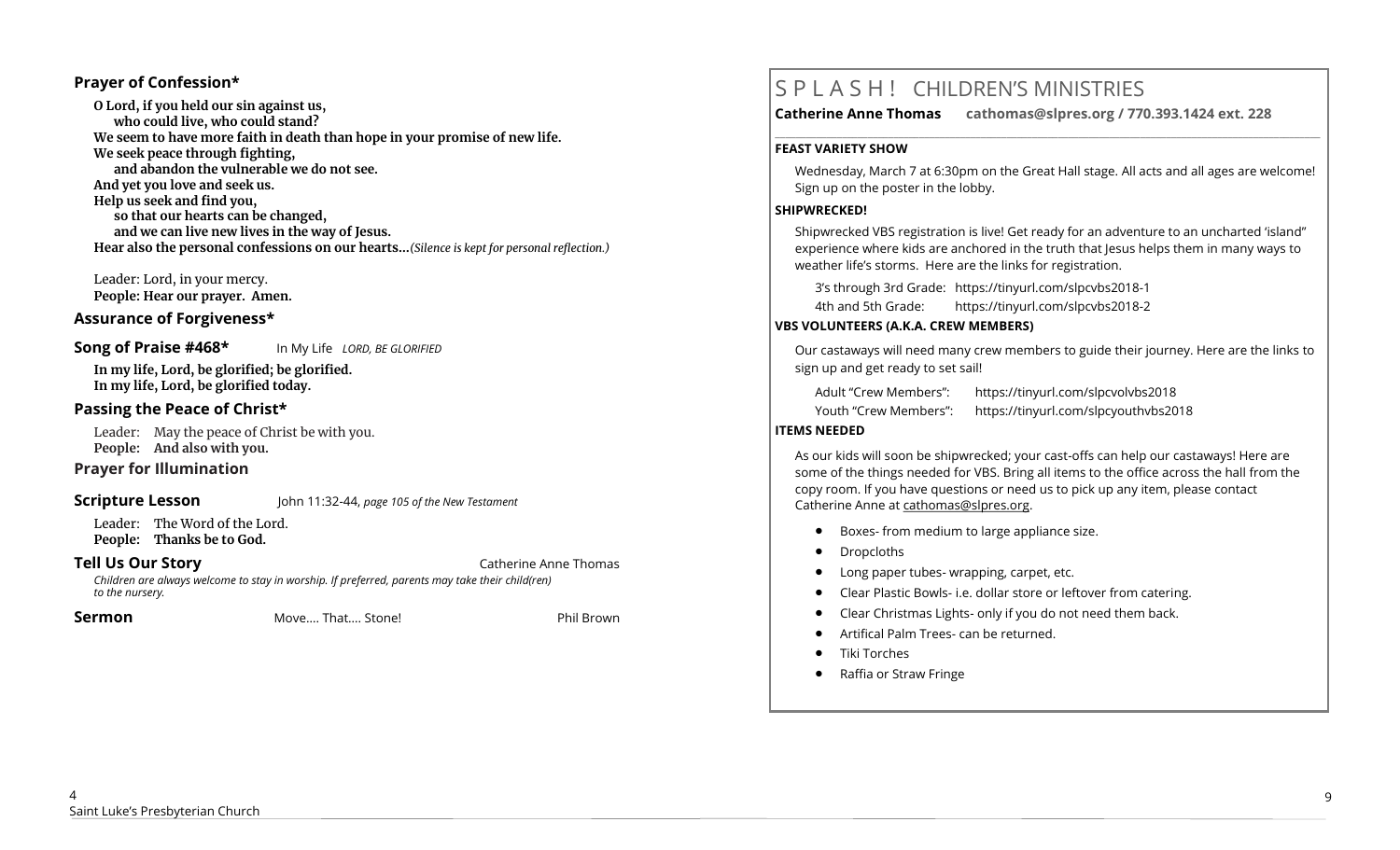# ADULT MINISTRY

**Shannon Dill shannondill@slpres.org / 770.393.1424 ext. 229**   $\mathcal{L}_\mathcal{L} = \mathcal{L}_\mathcal{L} = \mathcal{L}_\mathcal{L} = \mathcal{L}_\mathcal{L} = \mathcal{L}_\mathcal{L} = \mathcal{L}_\mathcal{L} = \mathcal{L}_\mathcal{L} = \mathcal{L}_\mathcal{L} = \mathcal{L}_\mathcal{L} = \mathcal{L}_\mathcal{L} = \mathcal{L}_\mathcal{L} = \mathcal{L}_\mathcal{L} = \mathcal{L}_\mathcal{L} = \mathcal{L}_\mathcal{L} = \mathcal{L}_\mathcal{L} = \mathcal{L}_\mathcal{L} = \mathcal{L}_\mathcal{L}$ 

#### **ADULT SUNDAY SCHOOL**

Individual classes have begun. Please see the website for a full description of each class. (http://slpres.org/program-ministries/adult-ministry/sunday-school)

Faith Foundations: Room 232 House to House: Room 203 Seasons of the Spirit: Room 231/233 Soul Food: Room 234/236

#### **FRIDAY MORNING MEN'S BIBLE STUDY**

Fellowship and Bible study every Friday from 6:40am-8am in the Parlor with Dan Joyce.

#### **BIBLE STUDY: "WAYFARERS"**

Come join David, Shannon or Phil as this week's preacher leads a study of the scripture for the upcoming Sunday's worship. Meet on Wednesdays at 10am in the church library.

#### **LENTEN JOURNAL/STUDY**

To access the Lenten Journal/Study please go to this link: http://tinyurl.com/slpclent2018. The journal is entitled *Meeting Jesus in the Gospel of John*; a six week offering of prayer and reflection from the Society of Saint John the Evangelist and the Center for Ministry of Teaching at Virginia Theological Seminary. Everyone can sign up to receive daily videos - sign up here: [http://meetingjesusinjohn.org.](http://meetingjesusinjohn.org/) Hard copies of the journal/study are available in the church lobby.

#### **MARK YOUR CALENDARS**

Faith and Parenting Potluck will be Sunday, March 11 at 5:15pm. Tavern Talks will be Monday, March 19 at the Dunwoody Tavern, 8pm.

## **Affirmation of Faith\*** Apostles' Creed

**I believe in God, the Father Almighty, Maker of heaven and earth, and in Jesus Christ, His only Son, our Lord; who was conceived by the Holy Ghost, born of the Virgin Mary, suffered under Pontius Pilate; was crucified, dead, and buried; He descended into hell; the third day He rose again from the dead; He ascended into heaven, and sitteth on the right hand of God the Father Almighty; from thence He shall come to judge the quick and the dead. I believe in the Holy Ghost; the holy catholic Church; the communion of saints; the forgiveness of sins; the resurrection of the body; and the life everlasting. Amen.**

## **Offering Invitation**

*Giving is a tangible sign of worship. If you give electronically, there is a blue, laminated, electronic giving in the pew rack to place in the offering plate as it is passed.*

# **Offertory**

#### **Song of Thanksgiving #606\*** Praise God, from Whom All Blessings Flow *OLD HUNDREDTH*

## **Holy Communion**

*Communion will be served by intinction (dipping the bread into the cup). Everyone is invited to participate in the sacrament. Children who have discussed the sacrament with their parents and/or pastor are welcome. The cup holds grape juice, not wine, during this service. A server with gluten-free wafers will be standing directly in front of the communion table for those who prefer this option. If you would prefer to be served where you are sitting, please raise your hand.*